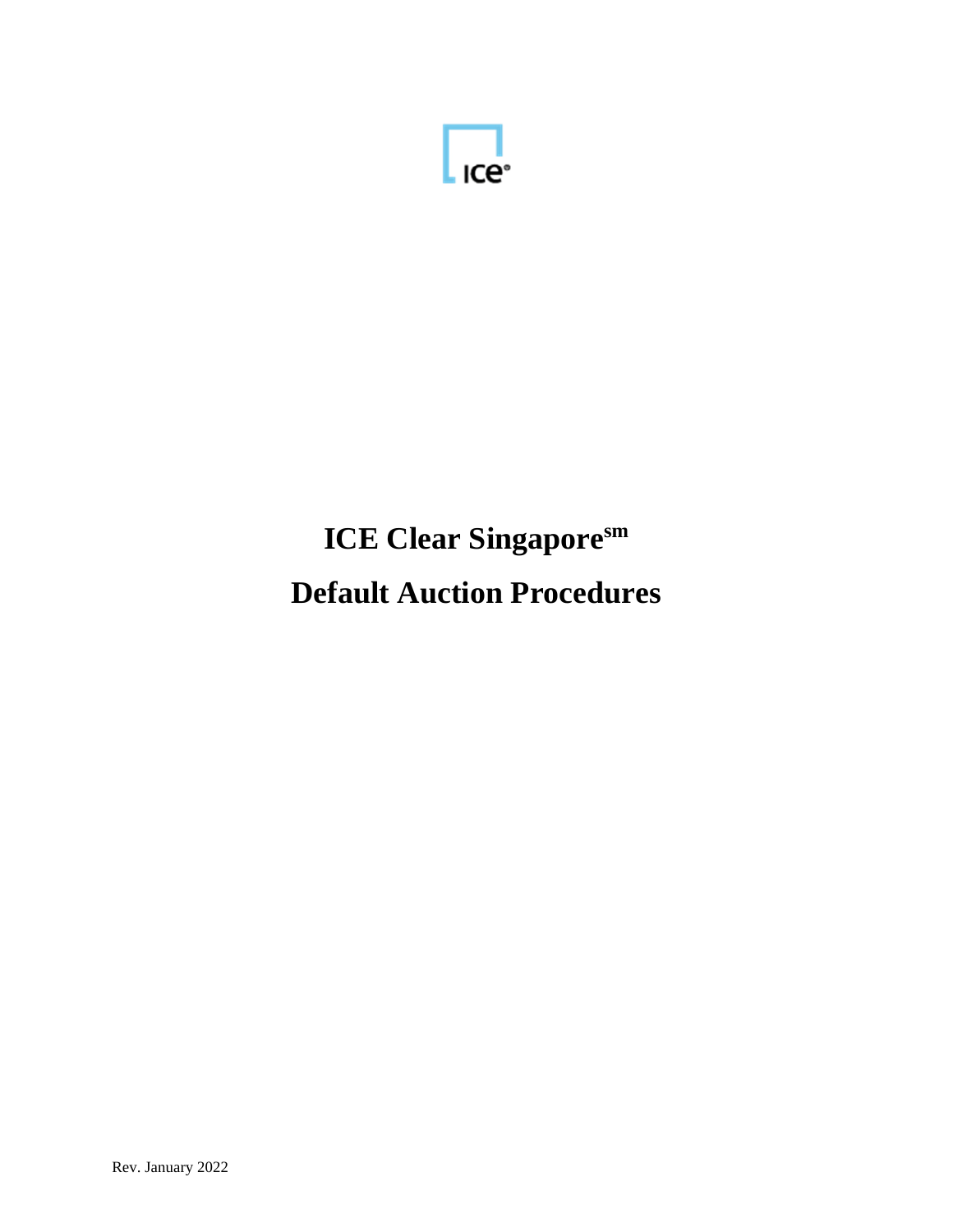## **Table of Contents**

| 2. |  |
|----|--|
| 3. |  |
| 4. |  |
| 5. |  |
| 6. |  |
| 7. |  |
|    |  |
|    |  |
|    |  |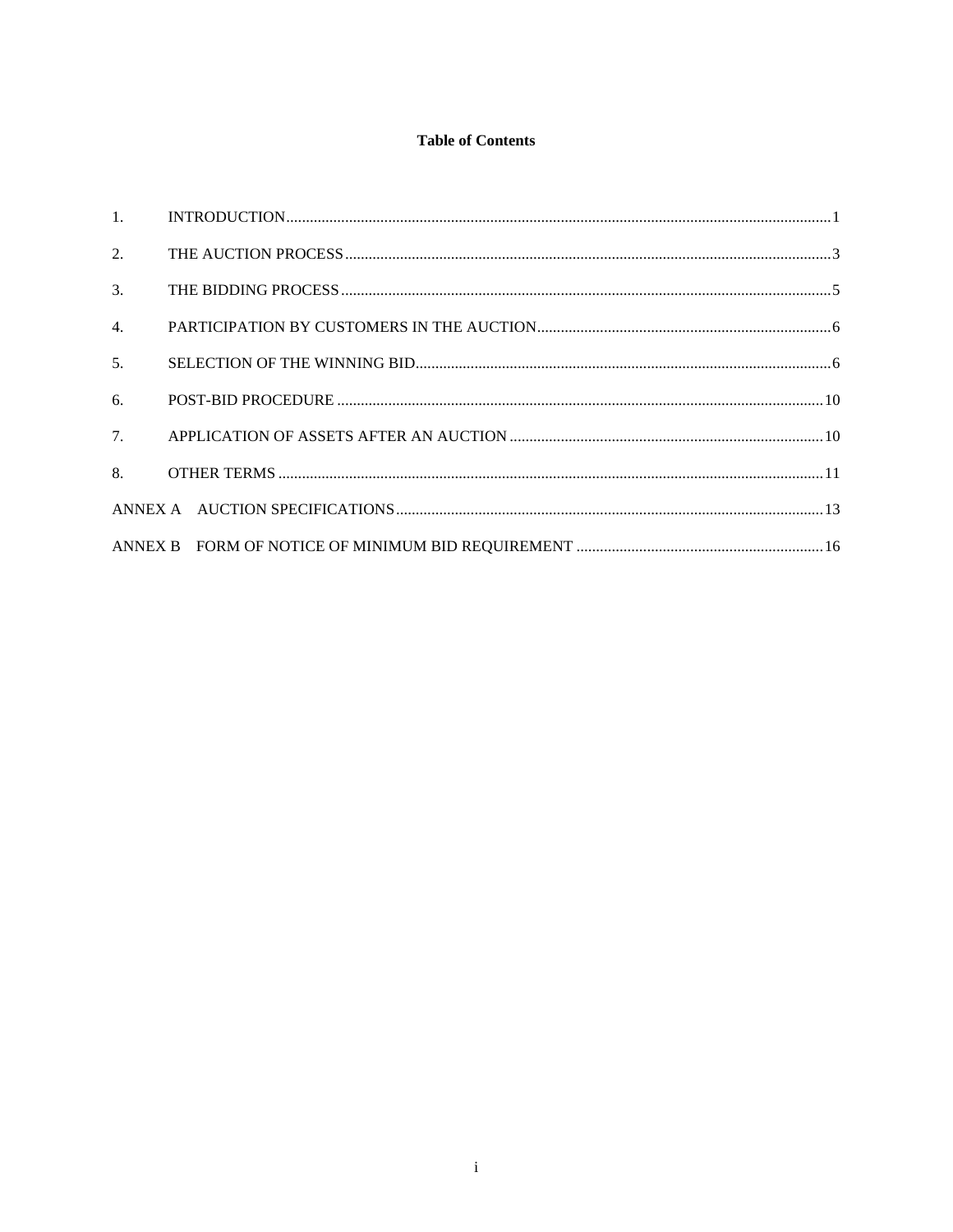#### 1. **INTRODUCTION**

- 1.1 These Default Auction Procedures (the "**Auction Terms**") govern the auctioning of a lot representing a Contract or number of Contracts ("**Contracts**") to which a Defaulter is or was a party, where such auction (an "**Auction**") is administered by the Clearing House pursuant to Part 9 of the ICE Clear Singapore Rules (the "**Rules**"). These Auction Terms are 'Procedures' as defined in the Rules and are subject to the Rules, including, without limitation, Rule 102.
- 1.2 These Auction Terms shall apply to every Auction conducted by the Clearing House pursuant to Part 9 of the Rules. However, they may be modified or supplemented for any particular Auction pursuant to the relevant Auction Specifications as set out in Paragraph 2.6.
- 1.3 The Clearing House will conduct Auctions in accordance with its default policies. In the event of a conflict between the terms of such default policies and these Auction Terms (as modified or supplemented by any applicable Auction Specification as set out in Paragraph 2.6), these Auction Terms shall prevail.
- 1.4 These Auction Terms, and all non-contractual obligations arising out of or in connection with them, are governed by and shall be construed in accordance with the laws of the Republic of Singapore and any Dispute under these Auction Terms will be subject to arbitration under Rule 117.
- 1.5 These Auction Terms are intended to constitute 'default rules' for purposes of Part III of the SFA and the CFR and any action taken by the Clearing House pursuant to these Auction Terms is intended to constitute "default proceedings" for purposes of Part III of the SFA and the CFR. In addition to these Auction Terms and the Rules, the Clearing House relies on its legal rights under Applicable Laws in handling Events of Default.
- 1.6 Subject to paragraph 1.7 to 1.12 below, these Auction Terms, and all non-contractual obligations arising out of or in connection with them, are governed by and shall be construed in accordance with the laws of Singapore and any Dispute under these Auction Terms will be subject to arbitration under Rule 117.
- 1.7 Solely as between an FCM Clearing Member and the Clearing House, those provisions of these Auction Terms inasmuch as they relate solely to an issue or matter concerning:
	- (a) the pledging, transfer, holding, use and segregation of Pledged Collateral provided by an FCM Clearing Member (or other property, excluding for the avoidance of doubt the Contracts themselves recorded in such an Account, recorded in a Customer Account or Proprietary Account that is designated as an account in respect of which Pledged Collateral may be provided by an FCM Clearing Member); and/or
	- (b) the application of any net sum owed in favour of the FCM Clearing Member in respect of a Customer Account or Proprietary Account that is designated as an account in respect of which Pledged Collateral may be provided,

and, solely to the extent relevant to interpreting the foregoing provisions in such circumstances, relevant definitions and interpretative provisions in paragraph 1 of these Auction Terms (such provisions, together or separately "**Pledged Collateral Matters**") shall be governed by and construed in accordance with the laws of the State of New York and, as applicable, the federal law of the United States of America.

1.8 For the avoidance of doubt, paragraph 1.7 is an exception to paragraph 1.6 and Rule 102(s) which provide that the Auction Terms and Rules respectively shall be governed by and construed in accordance with the laws of Singapore. For the avoidance of doubt, without limitation and notwithstanding paragraph 1.7, the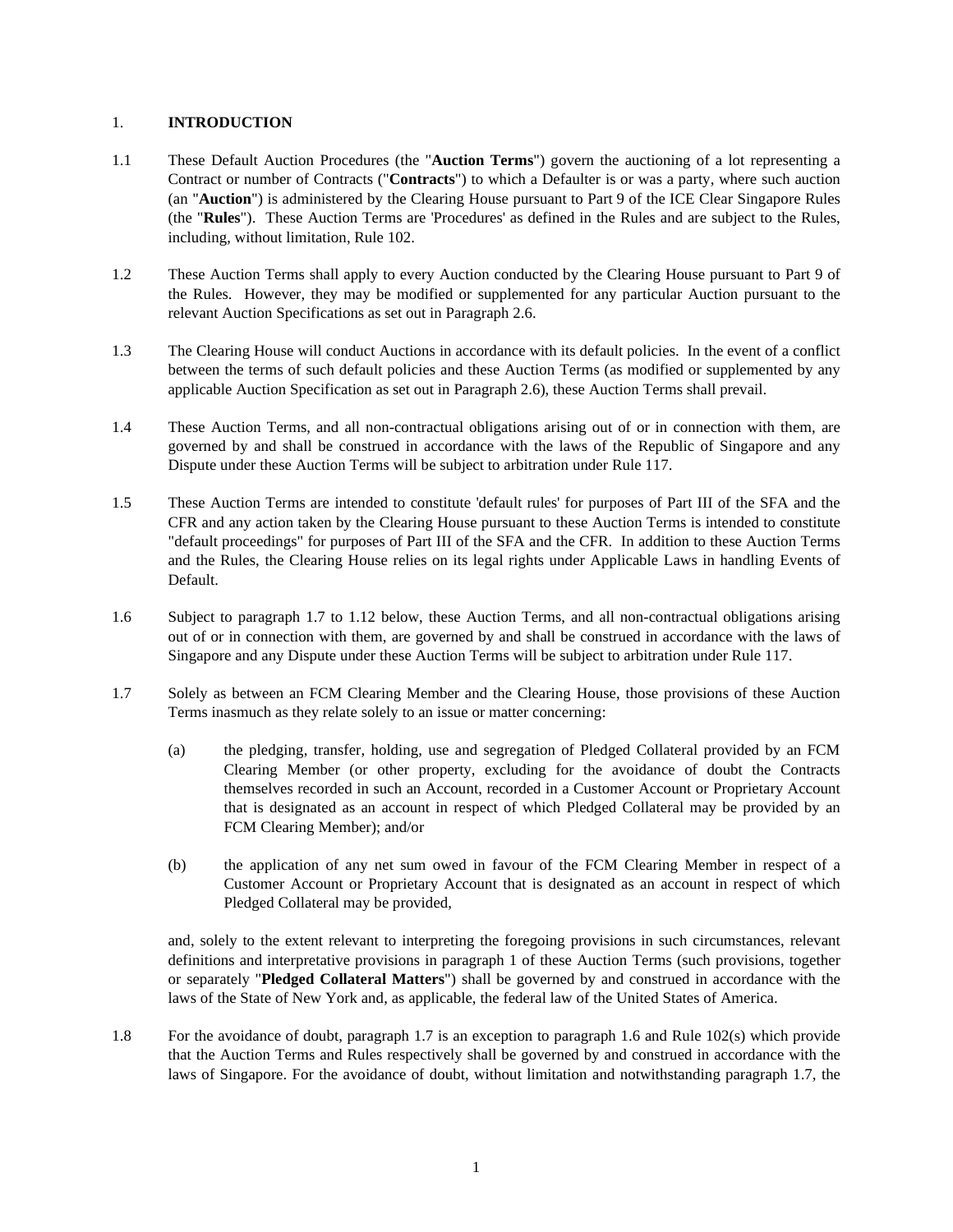following are governed by and shall be construed in accordance with the laws of Singapore in their entirety without any exception and shall in no circumstances constitute a Pledged Collateral Matter:

- (a) all of the provisions of these Auction Terms relating to the Assured Payment System;
- (b) any Dispute or issue arising as between a Non-FCM Clearing Member on the one hand and the Clearing House on the other hand;
- (c) any Dispute or issue arising in respect of a Customer Account or Proprietary Account that is not designated as an account in respect of which Pledged Collateral may be provided; and
- (d) the Contract Terms of all Contracts.
- 1.9 Where a dispute between an FCM Clearing Member and the Clearing House relates to one or more Pledged Collateral Matters, notwithstanding the provisions of Rule 117, solely the allegations or claims relating to the Pledged Collateral Matters in such dispute shall be heard and determined exclusively in any New York federal court sitting in the Borough of Manhattan of the City of New York, provided, however, that if such federal court does not have jurisdiction over such allegations or claims, such allegations or claims shall be heard and determined exclusively in any New York state court sitting in the Borough of Manhattan of the City of New York (such Courts, together, "**New York Courts**"). Consistent with the preceding sentence, the Clearing House and each FCM Clearing Member hereby:
	- (a) submits to the exclusive jurisdiction of the New York Courts solely in respect of allegations or claims relating to Pledged Collateral Matters; and
	- (b) agrees that service of process will be validly effected by sending notice in accordance with Rule 113.
- 1.10 All allegations or claims other than those over which the New York Courts have exclusive jurisdiction pursuant to paragraph 1.9 shall be finally and exclusively determined by way of arbitration pursuant to Rule 117. It is expressly recognised that for Disputes between an FCM Clearing Member and the Clearing House containing both allegations or claims over which the New York Courts have exclusive jurisdiction pursuant to paragraph 1.9 and other allegations or claims, it may be necessary to have both New York Court proceedings and arbitral proceedings. The submission of a party to the jurisdiction of a New York Court and/or the taking of a step by a party in proceedings before a New York Court, where in any such instance the New York Court has exclusive jurisdiction pursuant to paragraph 1.9 does not amount to a waiver by that party of its right to commence or participate in arbitral proceedings in accordance with Rule 117. The submission of a party to arbitration under Rule 117 or in respect of any Dispute does not amount to a waiver by that party of its right to have allegations or claims in relation to which the New York Courts have exclusive jurisdiction pursuant to paragraph 1.9 heard in the New York Courts.
- 1.11 Nothing in paragraphs 1.6 to 1.12 precludes the Clearing House from bringing an action to enforce a judgment from any New York Court or award of any arbitral tribunal in any court of competent jurisdiction.
- 1.12 EACH CLEARING MEMBER AND THE CLEARING HOUSE HEREBY IRREVOCABLY WAIVES TO THE FULLEST EXTENT PERMITTED BY APPLICABLE LAW ANY RIGHT IT MAY HAVE TO A TRIAL BY JURY WITH RESPECT TO ANY DISPUTE ARISING OUT OF, UNDER OR IN CONNECTION WITH THESE AUCTION TERMS OR ANY MATTER CONTEMPLATED BY THEM. EACH CLEARING MEMBER AND THE CLEARING HOUSE HEREBY: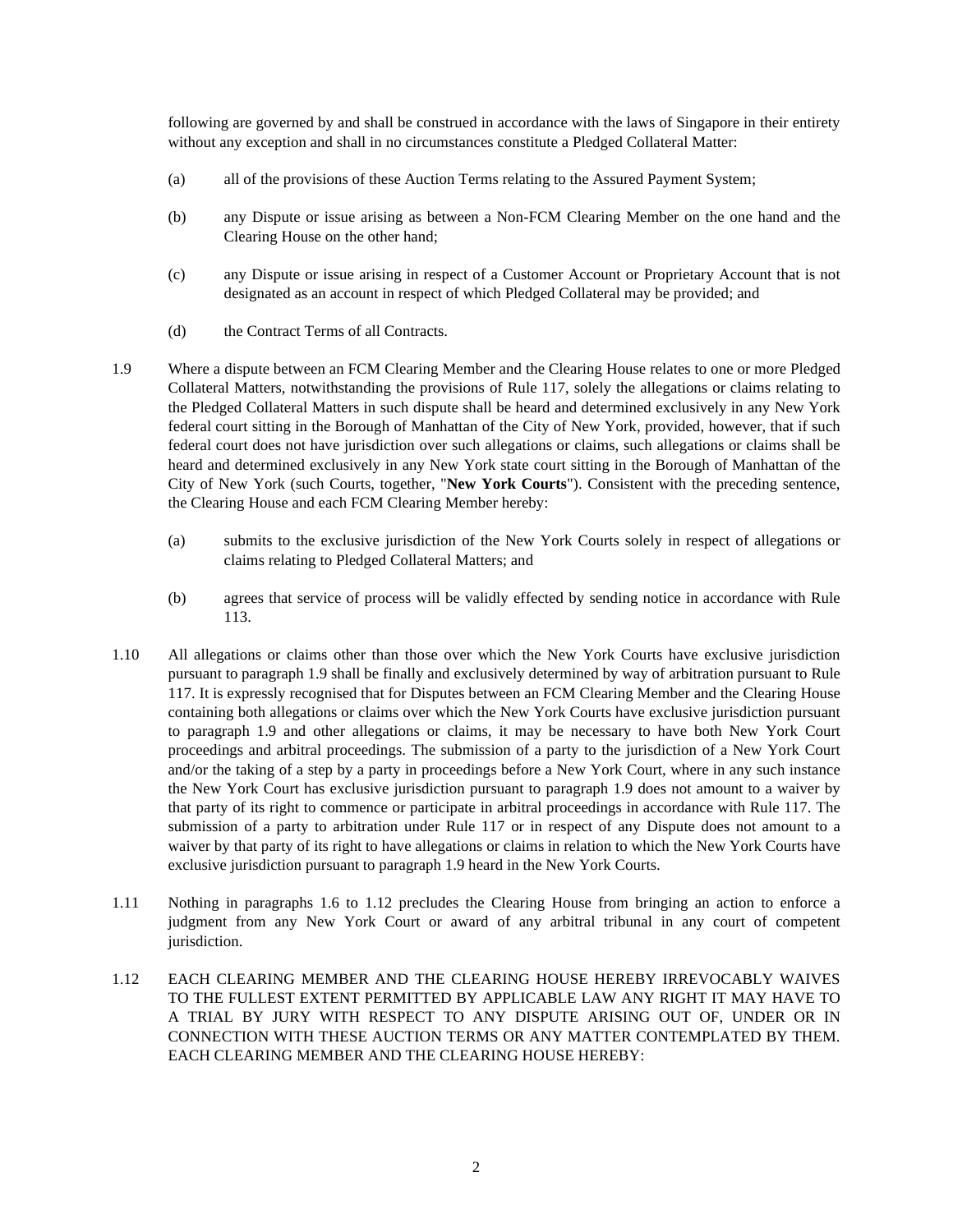- (a) CERTIFIES THAT NO REPRESENTATIVE OF ANY OTHER PERSON BOUND BY THESE RULES HAS REPRESENTED, EXPRESSLY OR OTHERWISE, THAT SUCH OTHER PERSON WOULD NOT, IN THE EVENT OF ANY SUCH DISPUTE, SEEK TO ENFORCE THE FOREGOING WAIVER; AND
- (b) ACKNOWLEDGES THAT IT HAS BEEN INDUCED TO ENTER INTO THESE RULES, ALL CONTRACTS AND ALL OTHER TRANSACTIONS CONTEMPLATED BY THESE RULES, AS APPLICABLE, BY, AMONG OTHER THINGS, THE MUTUAL WAIVERS AND CERTIFICATIONS IN PARAGRAPHS 1.6 to 1.12.

#### 2. **THE AUCTION PROCESS**

- 2.1 Any Auctions of Contracts to which a Defaulter is or was party will take place after the Clearing House has issued a Circular in relation to the Event of Default in accordance with Rules 901 and 902 specifying that an auction or auctions are to take place (such Circular, the "**Auction Announcement Circular**").
- 2.2 Each Clearing Member is required to bid in every Auction regardless of whether such Clearing Member is at the time of the Auction a party to any Contract, has served a notice of termination for which the Termination Date has not yet passed or is in a Cooling-off Period. For these Auction Terms the term 'Clearing Member' shall be construed to exclude any Clearing Member that is a Defaulter. Subject to Paragraph 2.4 below, with respect to a lot, all Clearing Members are required to bid for a minimum of Contracts in each lot as determined by the Clearing House (the "**Minimum Bid Requirement**"). Each Clearing Member will be allocated a Minimum Bid Requirement, subject to Paragraphs 2.4 and 5.6 below. The sum total of the Minimum Bid Requirements may be set to an amount greater than 100% (but no greater than 150%) of the Contracts in the relevant lot as may be determined by the Clearing House from time to time, in consultation with the default management committee established by the Clearing House. No Auction Participants other than Clearing Members are subject to any minimum bid requirement.
- 2.3 Clearing Members shall be deemed to have confirmed to the Clearing House their intention to bid in a particular Auction prior to the time window for bidding. A Clearing Member may bid for the account of a Customer, subject to Paragraph 3.2 below. A bid for its Proprietary Account or Customer Account will count towards its Minimum Bid Requirement.
- 2.4 Each Clearing Member's Minimum Bid Requirement shall be communicated to it individually by the Clearing House prior to the relevant Auction in the format of the template notification set out in Annex B to these Auction Terms. A Minimum Bid Requirement shall not apply to a Clearing Member: (a) to the extent such a Minimum Bid Requirement would be in breach of Applicable Law or the Rules; or (b) where the Clearing House, after being notified in writing by the relevant Clearing Member that a Minimum Bid Requirement is inappropriate in the current circumstances, reasonably determines that the Minimum Bid Requirement does not apply. A Clearing Member will notify the Clearing House promptly and in any event at least 12 hours prior to the opening of the relevant Auction, in writing, if it reasonably considers that this Paragraph 2.4 applies or should apply. Affiliated Clearing Members may transfer, outsource or aggregate their Minimum Bid Requirements to apply to a single one of them subject to notifying the Clearing House prior to an Auction. A Clearing Member that so transfers or outsources its Minimum Bid Requirement to an Affiliate remains liable for any breach by its Affiliate of these Auction Terms or the Auction Specifications in respect of such Clearing Member's Minimum Bid Requirement (in addition to the liability on the part of its Affiliate for such breach).
- 2.5 The Clearing House may divide the portfolio of a Defaulter into discrete Auctions or different lots as it considers appropriate. The Clearing House may at its discretion determine which particular Contracts or packages of Contracts are to be the subjects of a particular Auction lot and may establish Auction lots by selecting by way of Contract Set or generic type (*e.g.* by commodities, indices). The Clearing House may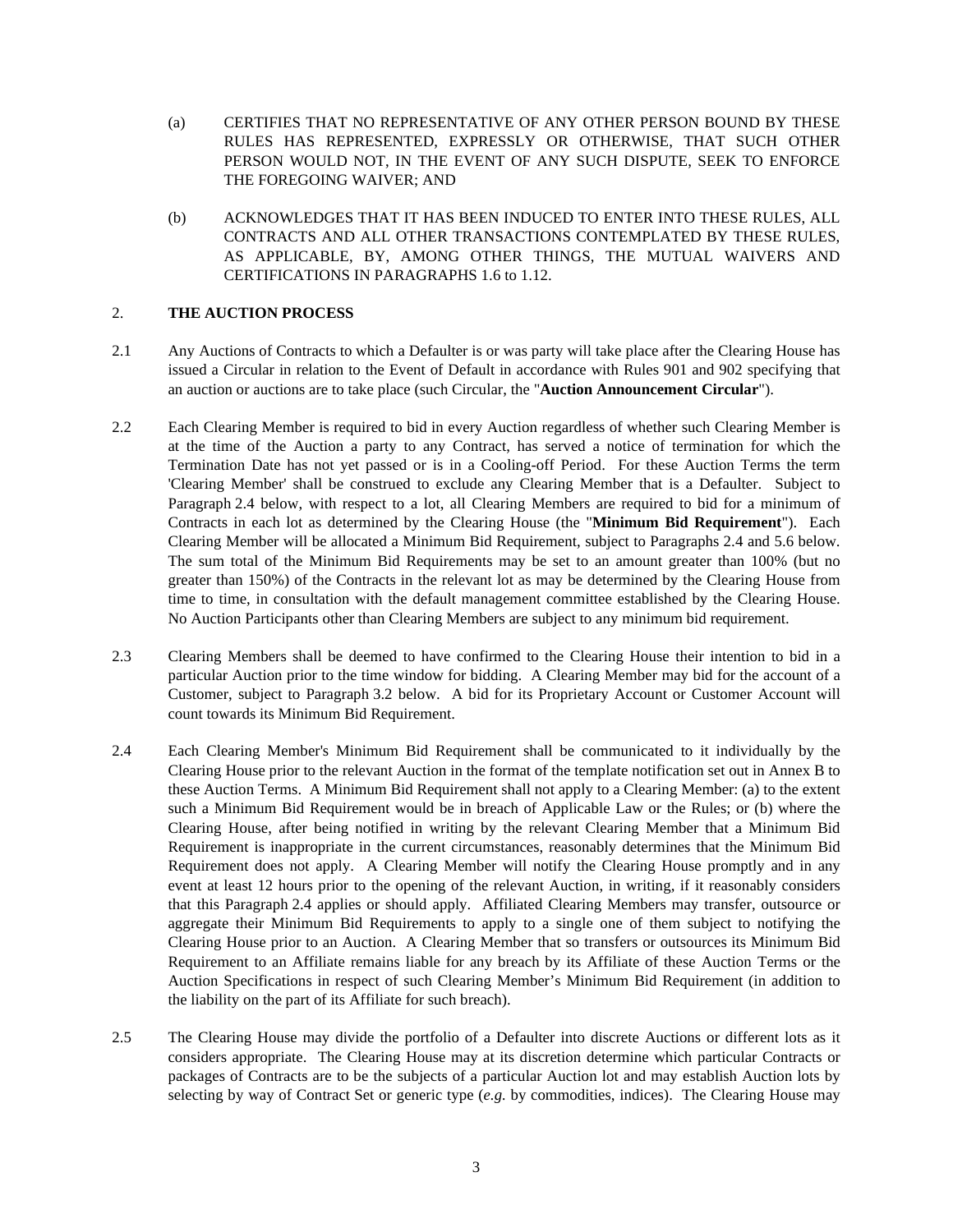combine contracts with different currencies in the same lot. In these circumstances, Auction Participants must still provide bids in a single currency, being that specified in the relevant Auction Specifications. Payment obligations resulting from the Auction will be in the specified currency. In creating any such lots, the Clearing House will consider if Contracts that provide margin offsets for one another in the normal margining methodology of the Clearing House should be retained in the same lot. The Clearing House may auction lots in such order as it considers appropriate. Prior to the publication of an Auction Announcement Circular or the circulation of the Auction Specifications, the Clearing House may have engaged in close-out or hedging trades or other transactions in respect of the portfolio of a Defaulter. In exercising its discretion under this Paragraph 2.5, the Clearing House, in consultation with the default management committee established by the Clearing House, shall consider, wherever possible, taking into account the Clearing House's margining methodology, including within each lot of Contracts, any Contracts which have been offset for the purposes of calculating the Defaulter's margin requirements.

- 2.6 In respect of each lot, the Clearing House will provide each Clearing Member (and any other Person invited by the Clearing House to participate in the auction whose Clearing Member has confirmed its willingness to clear resulting transactions) (such Clearing Member or Customer, an "**Auction Participant**") in advance with information about Contracts to be auctioned, timing for the bidding process, participation criteria, in the case of Clearing Members, any applicable Minimum Bid Requirements and other matters in writing in the format of the template Auction Specifications set out in Annex A to these Auction Terms (such document, the "**Auction Specifications**"). The Auction Specifications may include amendments or additions to any provision of these Auction Terms or may disapply any provision of these Auction Terms. In the event of any conflict between the Auction Specifications and these Auction Terms in respect of any particular lot, the Auction Specifications shall prevail. If any Person which has been provided a copy of any Auction Specifications believes that he does not satisfy any of the specified participation criteria, he should contact the Clearing House immediately, and, if the Clearing House agrees that such Person does not satisfy the criteria, he shall refrain from bidding for the relevant lot. The Clearing House may restrict any such Person's access to Auctions if it determines that a Person does not satisfy the specified participation criteria. The Clearing House may update or correct any details in the Auction Specifications at any time prior to the commencement of bidding in the relevant Auction.
- 2.7 Auction Participants shall be treated equally as regards the provision of information relating to Auctions by the Clearing House. Any Person who receives any information in connection with an Auction or possible Auction shall hold such information in confidence and in accordance with the Rules, and shall not disclose it to any other Person except where such disclosure is made: (i) with the prior written consent of the Clearing House; (ii) to a Regulatory Authority or Governmental Authority where a request is formally made to the Person by or on behalf of the same or pursuant to Applicable Laws in writing, provided that the Person making such disclosure notifies the Clearing House of its disclosure where it is lawful to do so; (iii) pursuant to an order of a competent court or other Governmental Authority or otherwise to such other Persons, at such times and in such manner as may be required by Applicable Laws, provided that the Person making such disclosure notifies the Clearing House of its disclosure where it is lawful to do so; or (iv) to a Customer where such Customer has expressed his interest in participating in the Auction and is subject to a duty of confidentiality similar to that set out in this Paragraph 2.7.
- 2.8 All bids must be made by submitting a bid form ("**Bid Form**") via ICE's file transfer server or otherwise in the format and manner specified by the Clearing House in the Auction Specifications. Bids must be received during the time window and prior to the Closing Time (as defined below) specified by the Clearing House in the relevant Auction Specifications. Auction Participants (or their Clearing Members) may be required by the Clearing House to post additional Margin as a condition of the Auction Participant being entitled to submit a valid bid.
- 2.9 The Auction will proceed pursuant to a 'sealed bid' process whereby the relevant Auction Participants will be asked to submit bids for the lot or a particular percentage of the lot in the appropriate Bid Form. The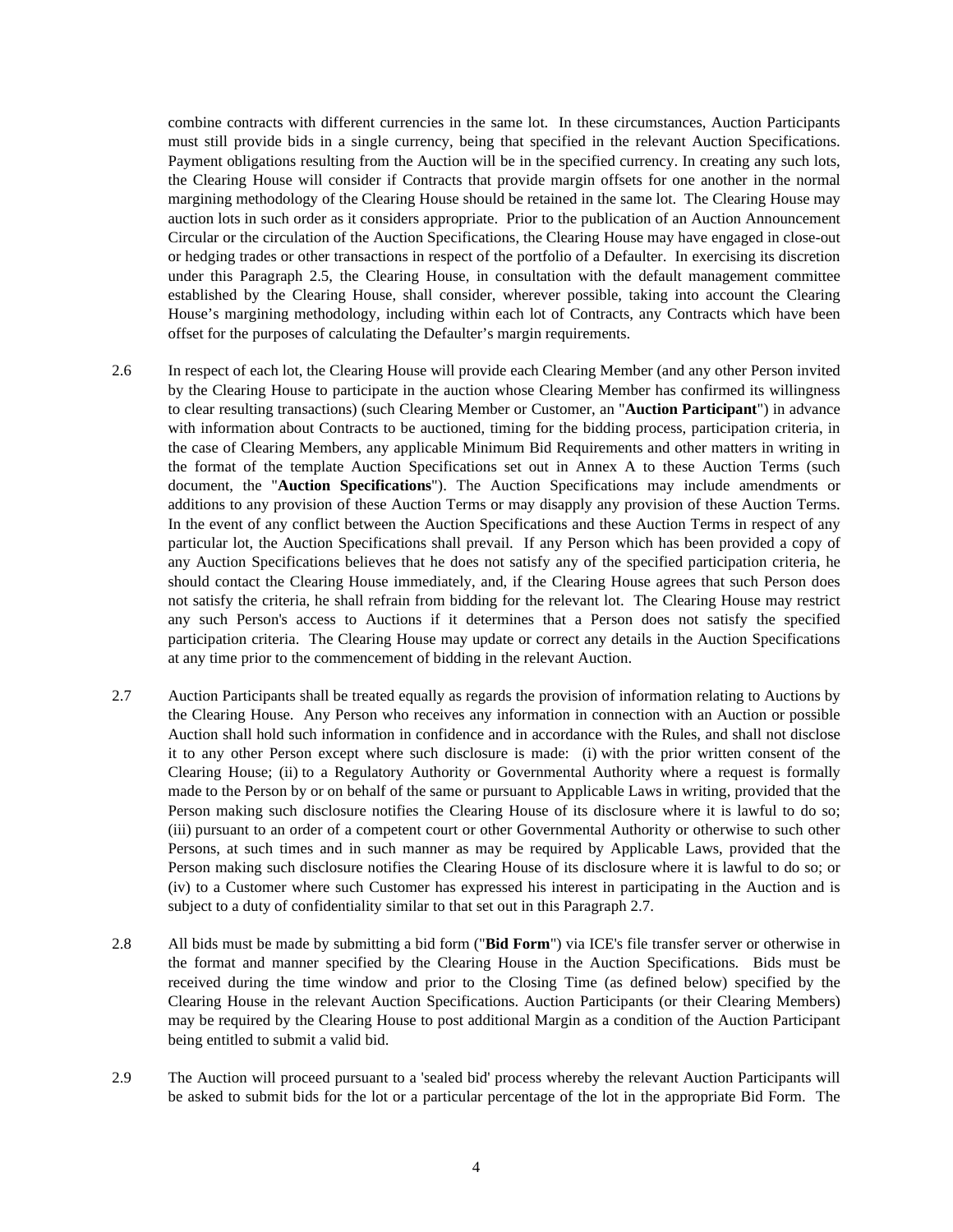Auction Specifications may specify a minimum bid size. Any bid below any specified minimum bid size will be null and void unless the Clearing House, in its absolute discretion, determines otherwise. Successful bids will be determined in accordance with Paragraph 5.3.

- 2.10 A Bid Form will be treated as invalid and void if it is illegible, spoiled or is incomplete, as applicable.
- 2.11 During such period after the Closing Time as is specified in the Auction Specifications, the Clearing House will notify Auction Participants to inform them either: (i) that there were successful bidders and that such bidders have been notified; or (ii) that no bids were successful as determined in accordance with Paragraphs 5.1 and/or 5.3.
- 2.12 A successful bidder (or its Clearing Member, if applicable) may be required to post additional Margin after the Closing Time.

## 3. **THE BIDDING PROCESS**

- 3.1 Clearing Members will make bids which, as a minimum, comply with any Minimum Bid Requirement notified to it. Any failure to comply with an applicable Minimum Bid Requirement shall be a breach of the Rules. The Clearing House is not obliged to solicit bids from Clearing Members other than notifying Clearing Members of any applicable Minimum Bid Requirement.
- 3.2 An Auction Participant may submit multiple bids for each lot, or a percentage of each lot, in a particular lot on its own account or for the account of a Customer, as the case may be, provided that such Auction Participant ensures that all of its bids, whether for its account or for the account of its Customers, as the case may be, are submitted in the same Bid Form or otherwise as specified in the Auction Specifications. A bid made by an Auction Participant by, for, or on behalf of a Customer shall be identified as such and such bid shall be treated as a bid for the relevant Customer Account. A Clearing Member can satisfy its Minimum Bid Requirement by submitting multiple bids with differing bid prices and bid sizes provided that, in aggregate, its submitted bids equals or exceeds the Minimum Bid Requirement and any individual bid is larger than any applicable minimum bid size. Successful bidders will be determined in accordance with Paragraph 5.3.
- 3.3 All the requirements of the Rules concerning the provision of information to the Clearing House apply in respect of the submission of bids by an Auction Participant.
- 3.4 Bids can only be submitted during the time window specified by the Clearing House in the Auction Specifications. The time period for submission will end at the closing time specified by the Clearing House for the relevant Auction in the Auction Specifications ("**Closing Time**"). The Closing Time may be postponed for up to one hour by the Clearing House giving notice of such postponement to all Auction Participants, following consultation to the extent practicable with the default management committee established by the Clearing House and the term Closing Time shall be construed accordingly.
- 3.5 A bid must be in respect of all Contracts or a percentage of all Contracts in the relevant lot. Any partial bids, such as bids which specify a particular Contract, will be invalid and void. With respect to a particular lot, no Auction Participant is permitted to bid, in aggregate, in excess of the number of Contracts being auctioned in such lot.
- 3.6 No Auction Participant may make a referential bid (for example a bid which purports to be a bid which is \$1 higher or lower than the highest or lowest bidder) or make a bid that is subject to conditions. Any such bid will be treated as invalid and void.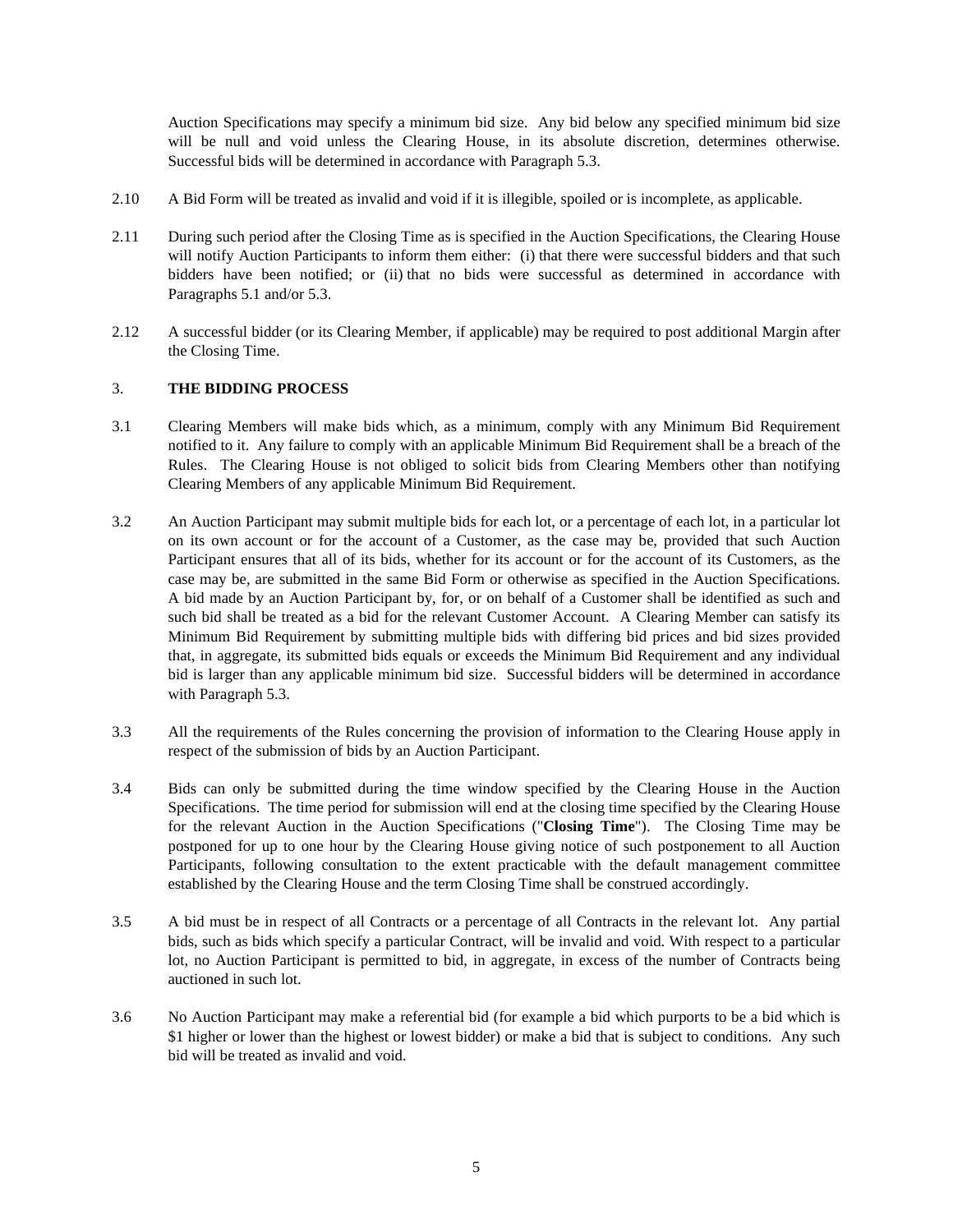- 3.7 An Auction Participant may amend or modify a submitted bid by resubmitting its entire Bid Form. In the event a Bid Form is resubmitted with any amendments or modifications the Clearing House will disregard any previous Bid Form submitted by such Auction Participant and any such previous Bid Form will be null and void. After the Closing Time, all submitted Bid Forms are irrevocable provided that if the Clearing House is satisfied, upon the request of an Auction Participant, that a genuine mistake has been made in the submission of a bid, the Clearing House may, at its own discretion, withdraw the bid and permit the Auction Participant to submit a corrected bid before the Auction Clearing Price is determined. If such erroneous bid is so withdrawn but not corrected by such time, it will be deemed not to have been submitted for purposes of these Auction Terms.
- 3.8 Each bid will be deemed to have been submitted at the time it is recorded as being received by the Clearing House. Any bid received after the Closing Time will be treated as invalid and void.
- 3.9 Any bid that does not comply with the requirements of these Auction Terms or the Auction Specifications will be treated as invalid and void.

## 4. **PARTICIPATION BY CUSTOMERS IN THE AUCTION**

- 4.1 A Clearing Member may make an unlimited number of separate bids in respect of its Customers (in addition to any bids for its Proprietary Account), in accordance with Paragraph 3.2 above. A Clearing Member must have all due approval, consent or authorisation from its Customer to make the relevant bid.
- 4.2 A Clearing Member shall become liable for the bids made on behalf of a Customer and for the entry into of Contracts in the same way as it is liable for and becomes party to other Contracts entered into for its Proprietary Account or a Customer Account (as applicable) or otherwise for Customers pursuant to the Rules.
- 4.3 Except as otherwise set out in these Auction Terms and as provided for in the Rules, each Auction Participant that is not a Clearing Member is hereby deemed to have agreed to become bound by these Auction Terms and by the Rules as if it were a Clearing Member in respect of its conduct in relation to an Auction.
- 4.4 The Clearing House reserves the right to verify any bid to ensure such bid will be cleared by a Clearing Member and reserves the right to invalidate a bid where the Clearing House reasonably believes that such bid, if accepted, would not be cleared by a Clearing Member (notwithstanding Paragraph 4.2) or that such bid would be in breach of any Exposure Limits or other risk policies implemented by the Clearing House pursuant to the Rules. Any such invalidation will be made prior to the Closing Time. Bids so invalidated will not be counted toward a Clearing Member's Minimum Bid Requirement.

# 5. **SELECTION OF THE WINNING BID**

- 5.1 The Clearing House may at its discretion set any reserve price and/or any maximum price (which in either case will not be disclosed to any bidders). If no bids exceed the reserve price (if any) and are less than the maximum price, (if any) then, subject to Paragraph 5.10, there will be no successful bidder for the lot subject to the Auction in question and the Auction for that lot shall be treated as a failed Auction.
- 5.2 The Clearing House may at its discretion withdraw a lot prior to the Closing Time.
- 5.3 Promptly after the Closing Time, the Clearing House will sort bids submitted to it in the order of the price bid. The bids will be ordered sequentially, starting with the highest bid price, and ending with the lowest price. The price of the bid at which the sum of the number of Contracts of bids equal to or greater than the price in question matches or exceeds the number of Contracts being auctioned shall be the auction clearing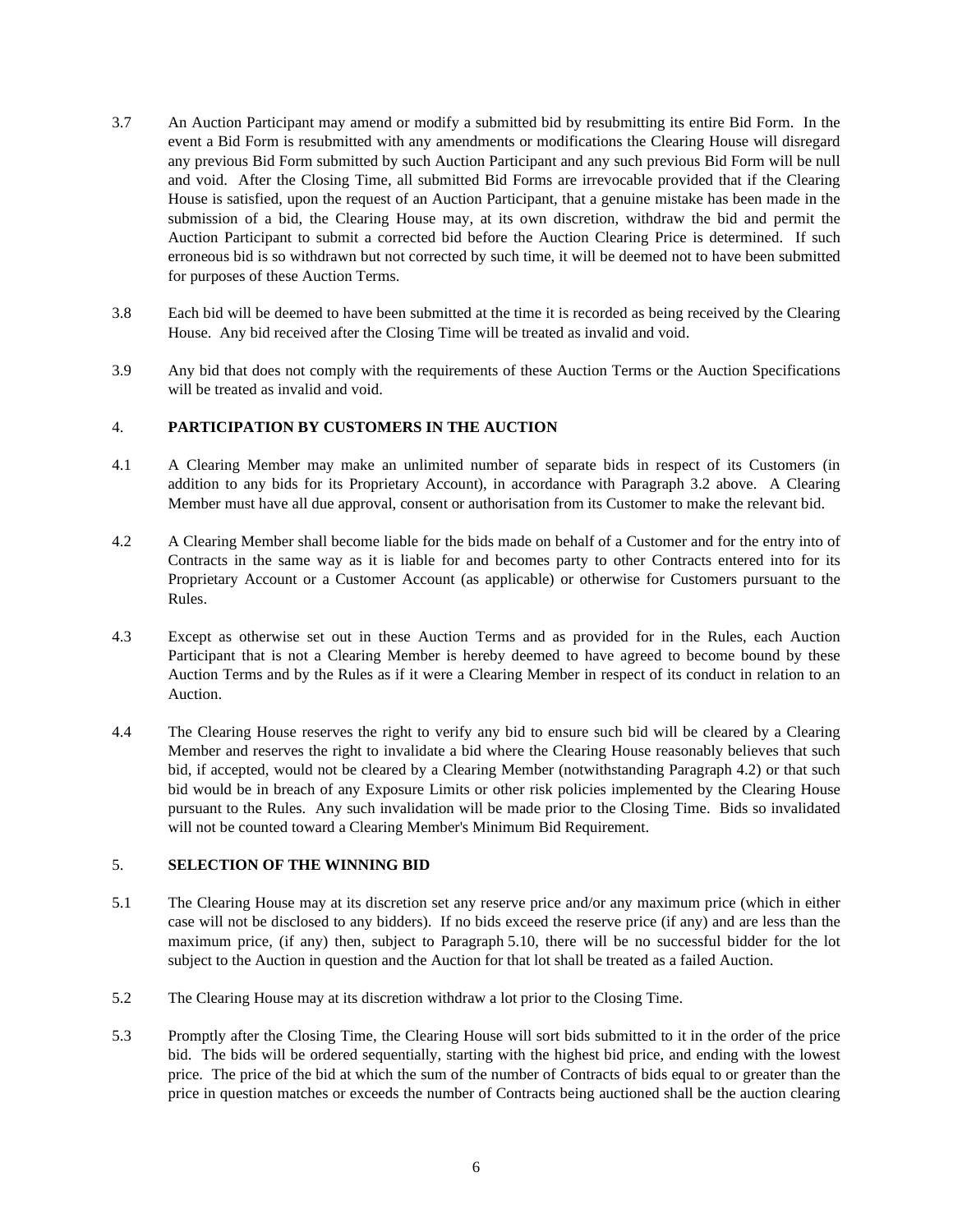price (the "**Auction Clearing Price**") such price being either payable by the Clearing House to the Auction Participant or its Clearing Member or to the Clearing House by the Auction Participant or its Clearing Member, as applicable. In the event that a bid is invalid or void or no Contract can be or is established with the Auction Participant (or its Clearing Member, as applicable) for any reason, such bid will not be accepted for the purpose of calculating the Auction Clearing Price.

Examples of how the Auction Clearing Price is calculated is set out below, for illustrative purposes only:

#### **Example 1**

Note in these examples a negative bid indicates a payment by the Clearing House

| <b>Ranking</b> | <b>Cash Bid</b>  | % of Portfolio | $Cash/1\%$      | Allocation % of<br>Portfolio |
|----------------|------------------|----------------|-----------------|------------------------------|
| $\mathbf{1}$   | \$20,000         | 20%            | \$1,000         | 20%                          |
| $\overline{2}$ | \$0              | 30%            | \$0             | 30%                          |
| 3              | $-$ \$2,500,000  | 25%            | $-$100,000$     | 25%                          |
| $\overline{4}$ | $-$ \$3,000,000  | 25%            | $-$120,000$     | 25%                          |
| 5              | $-$ \$3,900,000  | 30%            | $-$130,000$     | 0%                           |
| 6              | $-$ \$6,000,000  | 40%            | $-$150,000$     | 0%                           |
| $\overline{7}$ | $-$7,750,000$    | 50%            | $-$155,000$     | 0%                           |
| 8              | $-$ \$6,400,000  | 40%            | $-$160,000$     | 0%                           |
| 9              | $-$ \$3,300,000  | 20%            | $-$165,000$     | 0%                           |
| 10             | $-$ \$43,000,000 | 20%            | $-$ \$2,150,000 | 0%                           |

**Example 2**

| <b>Ranking</b> | <b>Cash Bid</b> | % of Portfolio | $Cash/1\%$  | Allocation % of<br><b>Portfolio</b> |
|----------------|-----------------|----------------|-------------|-------------------------------------|
|                | \$20,000        | 20%            | \$1,000     | 20%                                 |
| $\overline{2}$ | \$0             | 30%            | \$0         | 30%                                 |
| 3              | $-$ \$2,500,000 | 25%            | $-$100,000$ | 25%                                 |
| $\overline{4}$ | $-$ \$3,000,000 | 30%            | $-$120,000$ | 25%                                 |
| 5              | $-$ \$3,900,000 | 30%            | $-$130,000$ | 0%                                  |

Unless Paragraph 5.5 applies, the Auction Clearing Price will be - \$120,000/1%. Portfolio will be allocated in full to bids 1,2 and 3 and allocated in part to bid 4.

Unless Paragraph 5.5 applies, the Auction Clearing Price will be - \$120,000/1%. Portfolio will be allocated in full to bids above the Auction Clearing Price.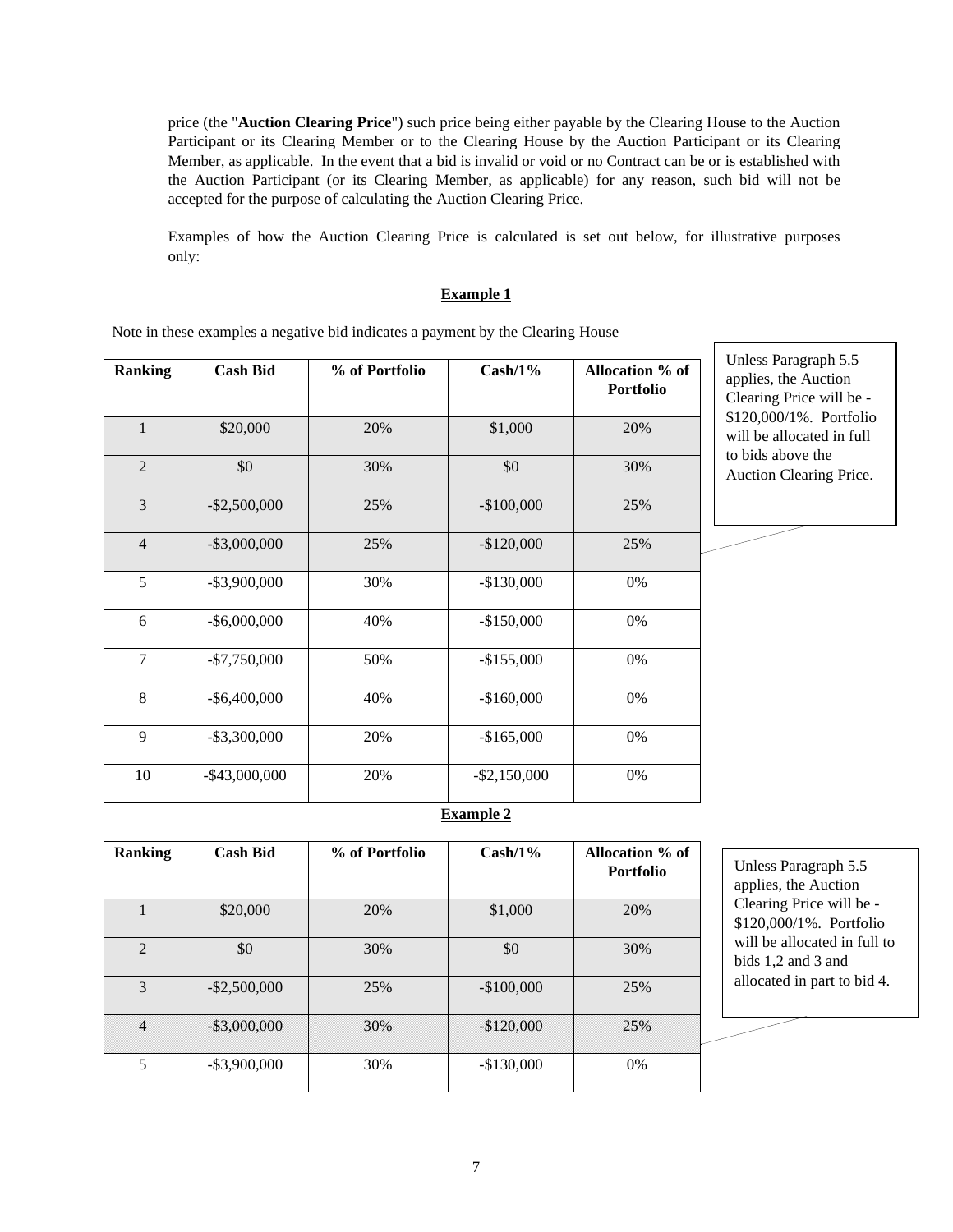| 6  | $-$ \$5,250,000  | 35% | $-$150,000$     | 0%    |
|----|------------------|-----|-----------------|-------|
|    | $-$7,750,000$    | 50% | $-$155,000$     | 0%    |
| 8  | $-$ \$6,400,000  | 40% | $-$160,000$     | 0%    |
| 9  | $-$ \$3,300,000  | 20% | $-$165,000$     | 0%    |
| 10 | $-$ \$43,000,000 | 20% | $-$ \$2,150,000 | $0\%$ |

#### **Example 3**

| <b>Ranking</b> | <b>Cash Bid</b> | % of Portfolio<br>$Cash/1\%$ |             | <b>Allocation</b> % of<br><b>Portfolio</b> |
|----------------|-----------------|------------------------------|-------------|--------------------------------------------|
| $\mathbf{1}$   | \$20,000        | 20%                          | \$1,000     | 20%                                        |
| $\overline{2}$ | \$0             | 30%                          | \$0         | 30%                                        |
| 3              | $-$ \$2,500,000 | 25%                          | $-$100,000$ | 25%                                        |
| 4(1)           | $-$ \$3,000,000 | 30%                          | $-$120,000$ | 12.5%                                      |
| 4(2)           | $-$ \$3,000,000 | 30%                          | $-$120,000$ | 12.5%                                      |
| 6              | $-$ \$3,900,000 | 30%                          | $-$130,000$ | 0%                                         |
| $\tau$         | $-$ \$5,250,000 | 35%                          | $-$150,000$ | 0%                                         |
| 8              | $-$7,750,000$   | 50%                          | $-$155,000$ | 0%                                         |
| 9              | $-$ \$6,400,000 | 40%                          | $-$160,000$ | 0%                                         |
| 10             | $-$ \$3,300,000 | 20%                          | $-$165,000$ | 0%                                         |

Unless Paragraph 5.5 applies, the Auction Clearing Price will be - \$120,000/1%. Portfolio will be allocated in full to bids 1,2 and 3. Bids 4(1) and 4(2) will receive a *pro rata* share of the remaining portfolio.

5.4 All Contracts shall be allocated to winning Auction Participants at the Auction Clearing Price in a fair and consistent manner and in accordance with the bid size used in the calculation of the Auction Clearing Price. In the event that there are multiple bids at the Auction Clearing Price, to the extent there is a shortfall of Contracts being available, Contracts shall be allocated *pro rata* according to the number of Contracts the relevant Auction Participants bid for at the relevant price. Bids below any applicable reserve price, above any applicable maximum price, or invalidated pursuant to Paragraph 4.4, may, at the discretion of the Clearing House be excluded for the purposes of calculating the Auction Clearing Price or allocating sizes at the Auction Clearing Price.

5.5 The Clearing House may, in any given Auction (the "**First Auction**") at its discretion, determine the Auction Clearing Price for less than 100% of the Contracts if in the reasonable determination of the Clearing House, a material impact on the amounts payable or receivable by the Clearing House would result if 100% of the Contracts were awarded in the Auction. In such circumstances the Clearing House would call a second Auction (a "**Second Auction**") to auction off any remaining lots. The Clearing House may also hold a Second Auction in the event that there is a failed Auction or not all Contracts are allocated,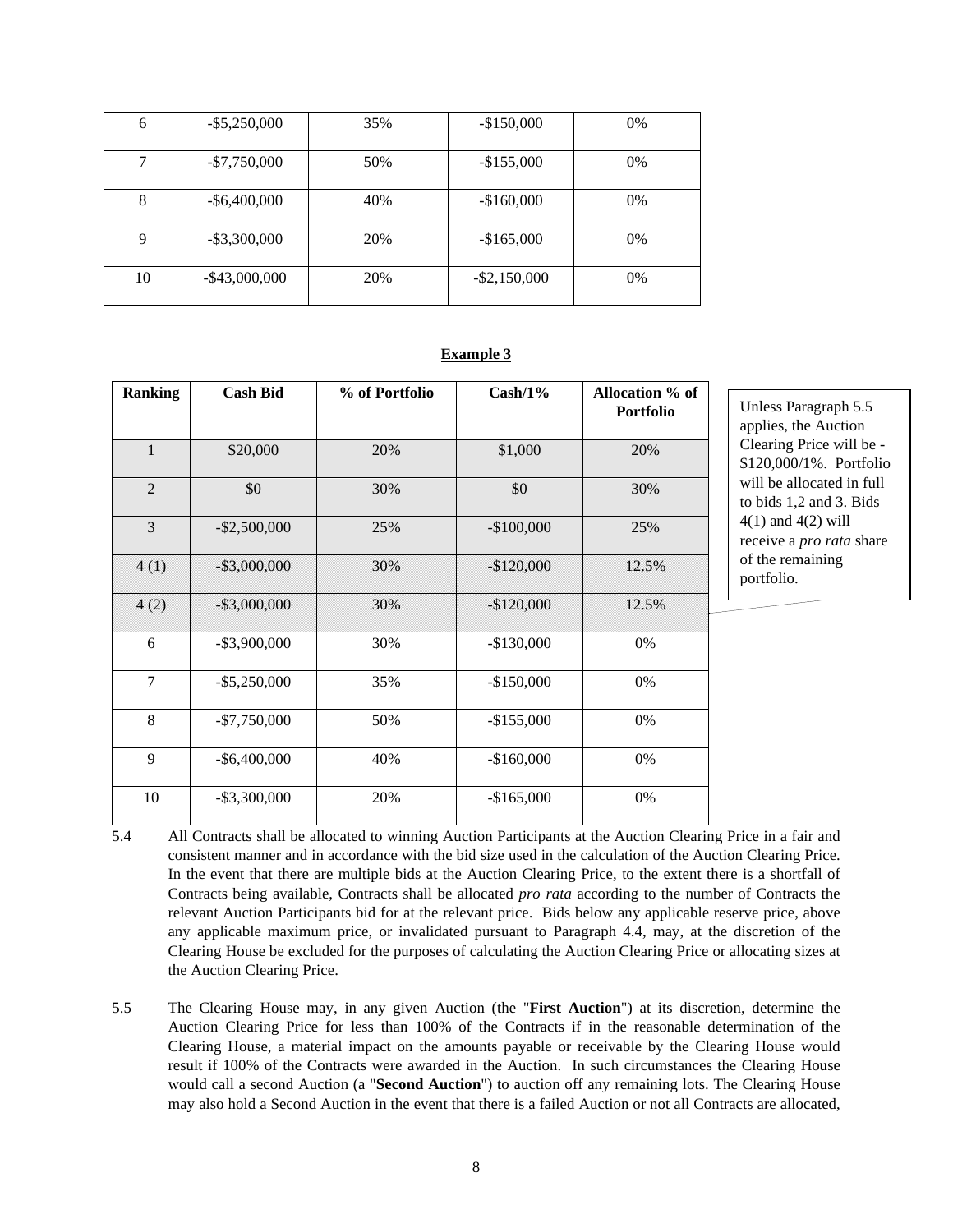whether due to Clearing Members failing to meet any applicable Minimum Bid Requirements, any minimum bid size, any reserve price or maximum price or otherwise.

An example of how this Paragraph 5.5 would apply is set out below, for illustrative purposes only:

| <b>Ranking</b> | <b>Cash Bid</b>  | % of Portfolio | $Cash/1\%$      |                                              |              |  |
|----------------|------------------|----------------|-----------------|----------------------------------------------|--------------|--|
|                |                  |                |                 | The Auction Clearing                         |              |  |
|                | \$20,000         | 20%            | \$1,000         | Price for 80% of the<br>portfolio shall be - |              |  |
| $\overline{2}$ | \$0              | 30%            | \$0             |                                              | \$100,000/1% |  |
| 3              | $-$ \$3,000,000  | 30%            | $-$100,000$     |                                              |              |  |
| 4              | $-$ \$2,400,000  | 20%            | $-$120,000$     |                                              |              |  |
| 5              | $-$ \$3,900,000  | 30%            | $-$130,000$     |                                              |              |  |
| 6              | $-$ \$6,000,000  | 40%            | $-$150,000$     |                                              |              |  |
| $\overline{7}$ | $-$7,750,000$    | 50%            | $-$155,000$     | Price of remaining<br>20% will be            |              |  |
| 8              | $-$ \$6,400,000  | 40%            | $-$160,000$     | determined in a<br><b>Second Auction</b>     |              |  |
| 9              | $-$ \$3,300,000  | 20%            | $-$165,000$     |                                              |              |  |
| 10             | $-$ \$43,000,000 | 20%            | $-$ \$2,150,000 |                                              |              |  |

- 5.6 Any Second Auction shall be announced pursuant to a further Auction Announcement Circular and shall be held in accordance with these Auction Terms. The Clearing House shall circulate an Auction Specification for a Second Auction. An Auction Participant for the First Auction shall be deemed to be an Auction Participant for the Second Auction. The Clearing House may at its discretion withdraw a lot in the Second Auction prior to the relevant Closing Time. The Minimum Bid Requirement applicable to each Clearing Member shall be reduced by any Contracts actually won by such Clearing Member (including any bids won by, for, or on behalf of, such Clearing Member's Customers at the Auction Clearing Price pursuant to the First Auction. Any such reductions in Clearing Members' Minimum Bid Requirements will be shared *pro rata* as an increased Minimum Bid Requirement for all Clearing Members who did not have any Contracts allocated to them at the Auction Clearing Price pursuant to the First Auction.
- 5.7 In the case of a bid which results in the entry into a Contract or Contracts at the Auction Clearing Price, the "**Winning Bidder**" will be the relevant Clearing Member.
- 5.8 Each bid constitutes an offer to the Clearing House to enter into Contracts, such offer being made by the relevant Clearing Member. The Clearing House shall use reasonable endeavours to notify Winning Bidders within 15 minutes after the Closing Time of either the First Auction or the Second Auction, as the case may be. Immediately upon notification by the Clearing House to a bidder that it has a winning bid by e-mail, telephone, in writing or otherwise and without the need for any further step, this shall constitute acceptance of the offer by the Clearing House and resulting Contracts shall be entered into between the Clearing House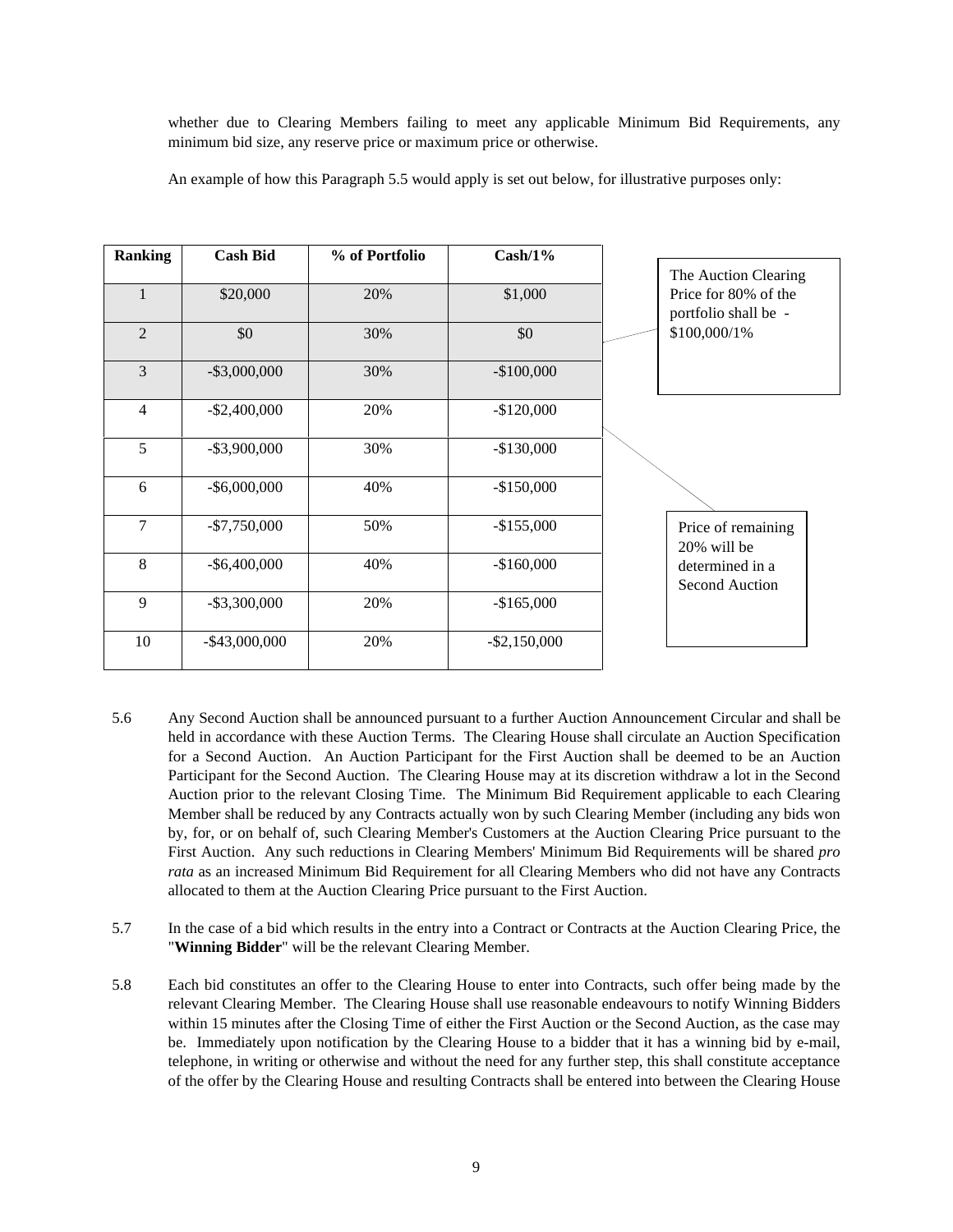and the Winning Bidder in accordance with the Rules, on economically identical terms to the Contracts that are the subject of the lot in the relevant Auction.

- 5.9 The Clearing House may abandon or alter the procedure for any Auction, including conducting subsequent Auctions, at any time prior to the entry into of Contracts with Winning Bidders, taking into account such considerations as it deems necessary or desirable to protect the financial integrity of the Clearing House, the Clearing Members generally or the marketplace for any instruments cleared by the Clearing House, and such other matters as it may deem appropriate.
- 5.10 In the event of a failed Auction for whatever reason, the Clearing House may either run a new Auction and shall do so in accordance with Paragraph 5.6 or withdraw the lot. There shall be no limit to the number of repeated Auctions under this provision. If the Auction Clearing Price falls below any reserve price or above any maximum price, the Clearing House may at its discretion nonetheless accept bids at such Auction Clearing Price.

#### 6. **POST-BID PROCEDURE**

- 6.1 A Winning Bidder will become a party to new Contracts with the Clearing House on economically identical terms to the Contracts that are the subject of the lot in the Auction. Contracts will be established with each Winning Bidder pursuant to a termination of Contracts between the Defaulter and the Clearing House and the establishment of new, economically identical Contracts between the Clearing House and each Winning Bidder pursuant to Rule 904. Each Winning Bidder will be treated as if it were a "Transferee Clearing Member" for purposes of Part 9 of the Rules provided that the provisions of Part 9 to the extent relating to Customers shall not apply.
- 6.2 Any Customer-CM Transactions relating to Customers of the Winning Bidder arising as a result of the Auction will be established in accordance with the Rules and the Procedures in the same way as for Contracts at the same time as Contracts are entered into pursuant to paragraph 6.1, where the relevant Customer is recorded on a Customer Account of a Non-FCM Clearing Member.

# 7. **APPLICATION OF ASSETS AFTER AN AUCTION**

- 7.1 Pursuant to Rule 908(i), if any Clearing Member does not comply with any of its obligations under these Auction Terms or any Auction Specifications or chooses not to participate in any Auction (except as provided for in these Auction Terms), then the Guaranty Fund Contributions and Assessment Contributions of that Clearing Member shall be applied *pro rata* to meet any shortfall, loss or liability in full, prior to the Guaranty Fund Contributions or Assessment Contributions (as applicable) of any other Clearing Member or Clearing House GF Contributions which, but for this Paragraph 7.1, would have ranked equally with such Guaranty Fund Contributions being so applied.
- 7.2 Further pursuant to Rule 908(i), after applying any Guaranty Fund Contributions or Assessment Contributions of Clearing Members in accordance with the previous paragraph, in the event of an Auction having taken place, the Guaranty Fund Contributions and Assessment Contributions of Clearing Members other than Winning Bidders in the relevant Auction or Clearing Members who (in accordance with, and as provided for, in these Auction Terms) did not submit any bids in the relevant Auction (required to be applied in respect of the Event of Default which resulted in the Auction) shall not be applied *pro rata*, but instead shall be applied in sequence, with such Clearing Members with less competitive bids in the Auction having their Guaranty Fund Contributions and Assessment Contributions applied prior to Clearing Members with more competitive bids. The competitiveness of bids shall be determined based on the weighted average price per unit of each Clearing Member's bids, according to the following formula:

Weighted average price per unit =  $\sum$  (Price Sign x Unsigned Price) /  $\sum$ Size.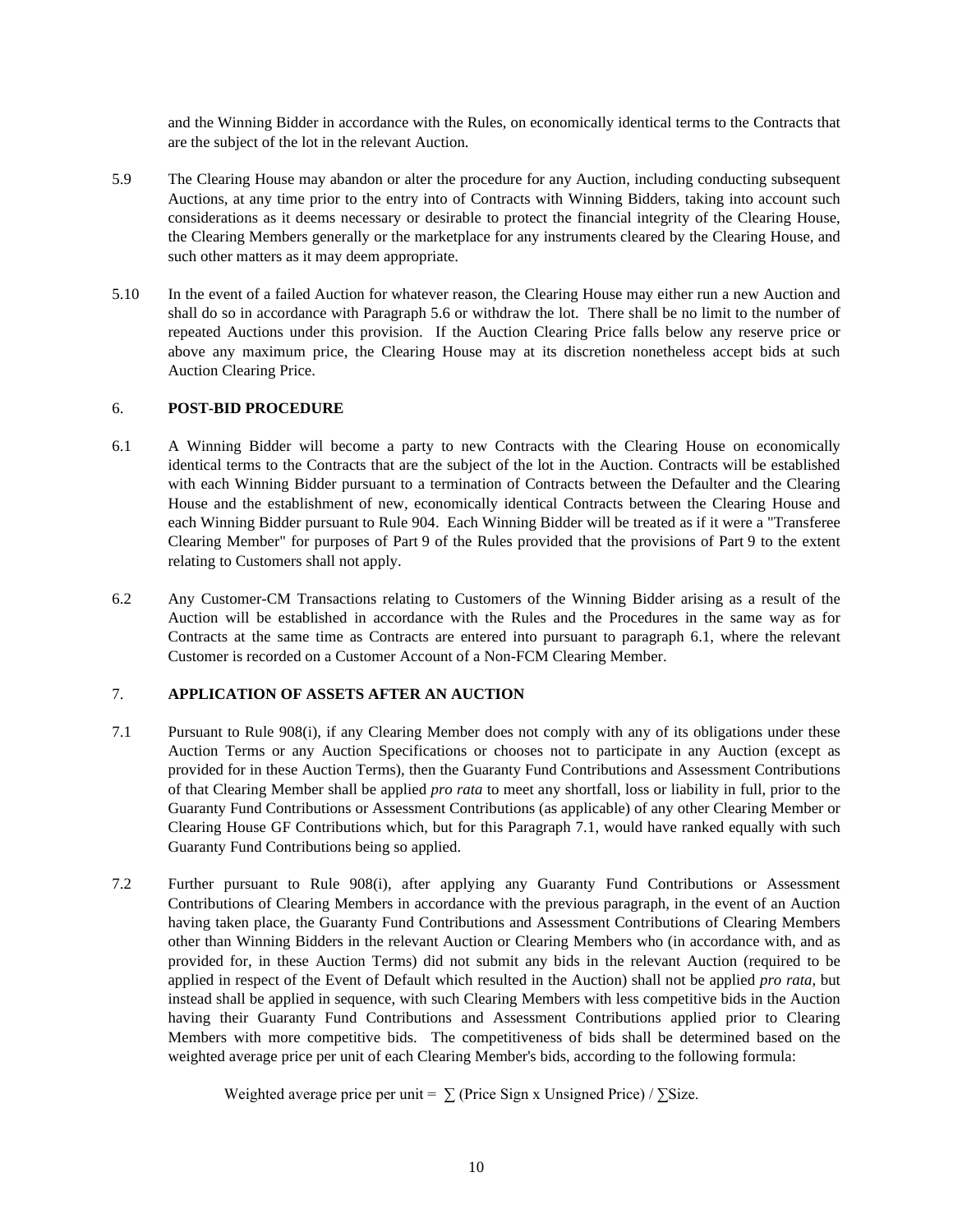- 7.3 Any Clearing Member with the same weighted average price per unit as another Clearing Member will have their Guaranty Fund Contributions and Assessment Contributions applied on a *pro rata* basis as between such Clearing Members within such sequence. After applying any such Guaranty Fund Contributions or Assessment Contributions of losing bidders, in the event of an Auction having taken place, the Guaranty Fund Contributions and Assessment Contributions of the Clearing Members that are Winning Bidders in the relevant Auction and Clearing Members who, in accordance with (and as provided for) in these Auction Terms, did not submit any bids and the Clearing House GF Contribution (if required to be applied in respect of the Event of Default which resulted in the Auction) shall be applied *pro rata*.
- 7.4 Nothing in this Paragraph 7 is intended to result in any Assessment Contribution being applied prior to any Guaranty Fund Contribution of any Clearing Member or Clearing House Contribution, nor shall affect the order of application of any Clearing House Initial Contribution.

#### 8. **OTHER TERMS**

- 8.1 Neither the Clearing House nor any of its Affiliates makes any representation or warranty as to the accuracy of any records of the Defaulter or any of its Affiliates. In particular, the Clearing House makes no representation or warranty as to whether any Contract recorded in the Proprietary Account or the Customer Account of the Defaulter is correctly recorded in such account or as to whether any consent of any Customer or Affiliate of the Defaulter is required to any Auction or the termination of Contracts to which a Defaulter is party. The Clearing House makes no warranty, whether express or implied, as to quality, appropriateness or in respect of the merits of any investment decision relating to any lot. The Clearing House does not provide, and is not responsible or liable for, any investment advice in relation to any Auction.
- 8.2 Although the information provided by the Clearing House is believed to be accurate subject to the qualifications in Paragraph 8.1 above, neither the Clearing House nor any of its Affiliates, nor any of their respective agents, officers, Directors or directors (as the case may be), committee members, employees, or advisers makes any representation or warranty, express or implied, as to the accuracy or completeness of such information, including but not limited to the value or marketability of any Contracts or Open Contract Positions. Each Auction Participant is responsible for making its own determination as to whether to proceed with or without further investigation or as to its bidding on any lot.
- 8.3 The Clearing House is under no obligation to enforce these Auction Terms against a bidder at the request of any other bidder.
- 8.4 All Auction Participants are hereby on notice that the Clearing House is not a member of any professional or other association, society, institution or organisation of auctioneers or agents and is not therefore bound by the rules or practices of any such association, society, institution or organisation. The conduct of Auctions may be carried out only to manage an Event of Default in accordance with the Rules and does not constitute the ordinary day-to-day business of the Clearing House. Any standard rules, customs, good practice guidelines or guidance or other industry practices relating to auctions or agency sales are hereby disapplied and disclaimed. All and any rights of any Person bound by these Auction Terms which may arise as a result of a liability of the Clearing House pursuant to common law duties applicable to auctioneers or selling agents are hereby expressly waived by all Auction Participants to the fullest extent permitted by Applicable Laws. Any implied term of care and skill of an auctioneer is hereby expressly excluded in respect of the conduct of any Auction by the Clearing House. The Clearing House expressly disclaims any duty of care or skill in respect of the conduct of any Auction by the Clearing House arising other than expressly pursuant to these Auction Terms. The Clearing House will not provide and has not provided any valuation services in connection with any Auction.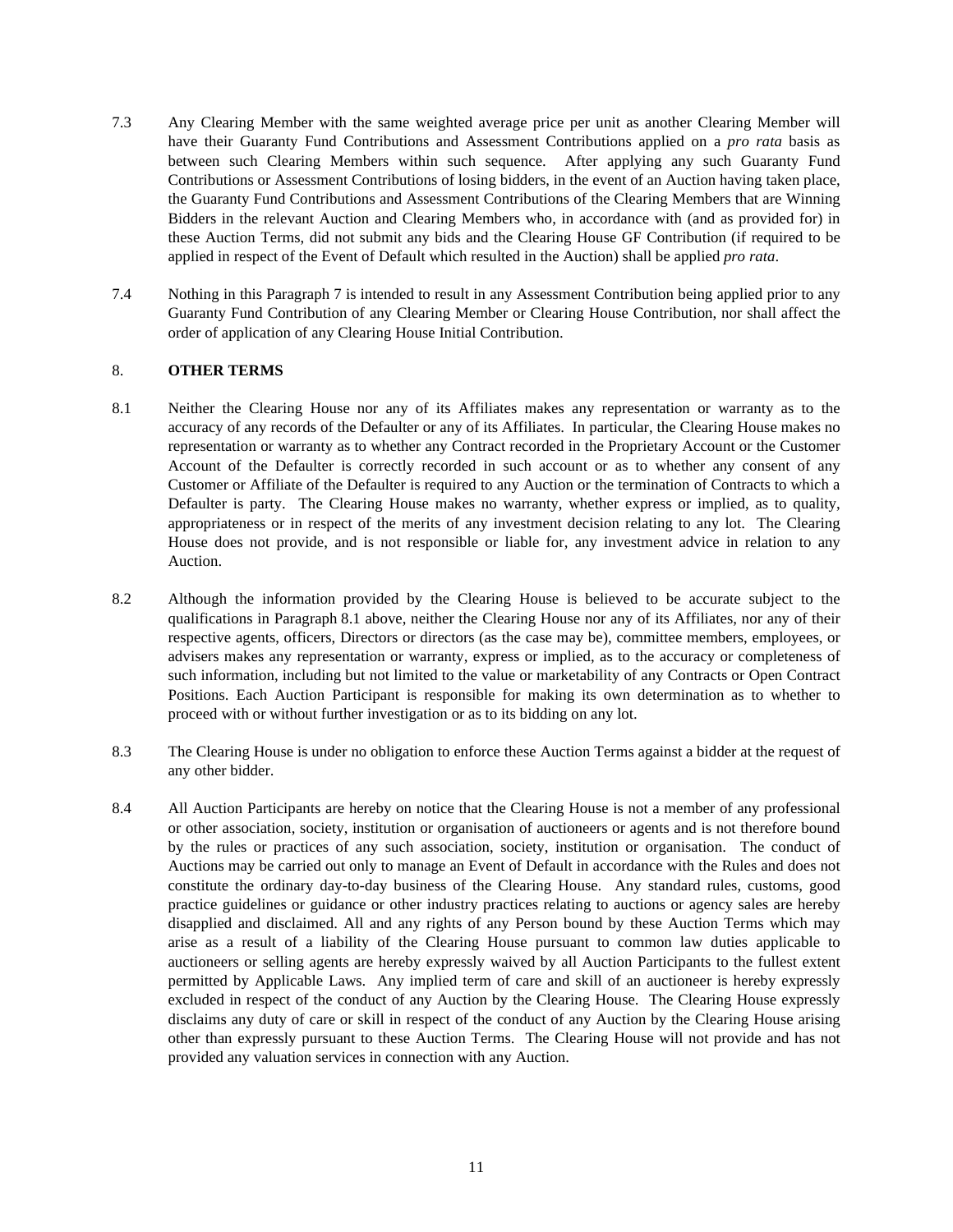- 8.5 The time and date at which bids are due, the time and date for the establishment of Contracts or calling of Permitted Cover or the Closing Time (subject to Paragraph 3.4) may be delayed beyond the times and dates set forth in these Auction Terms or specified in the Auction Specifications if the Clearing House, in its discretion, considers this to be necessary or appropriate. Notwithstanding anything to the contrary in these Auction Terms, to the fullest extent lawfully permissible, the Clearing House may postpone, cancel, adjourn or terminate an Auction at any time, and may withdraw all or any portion of the Contracts from any Auction lot.
- 8.6 In respect of any Auction, each Auction Participant: (i) agrees and acknowledges that copies of any information that is required by Applicable Laws to have been made available to it for the duration of the Auction has been provided and that it has received any other notices required to be provided to it under Applicable Laws; (ii) agrees and acknowledges that it has received sufficient information concerning the identity of the persons conducting the auction on behalf of the Clearing House; and (iii) waives any right to make any claim that it has not received any information or documentation of a nature referred to in this Paragraph 8.6 and agrees in favour of the Clearing House not to make any statement to the contrary to any third party.
- 8.7 Without limiting the obligations of Clearing Members and Customers under the Rules, all Auction Participants shall comply with Rule 203 and Applicable Laws (including, without limitation, complying with their obligation not to commit any act of fraud or to engage in any behaviour which amounts to market abuse, insider dealing, market manipulation, money laundering or which is in breach of any similar Applicable Laws).
- 8.8 It is the responsibility of each Winning Bidder to make any transaction or other reports or notifications to any Regulatory Authority or Governmental Authority (including, without limitation, any transaction reports) that it is required to make pursuant to Applicable Laws.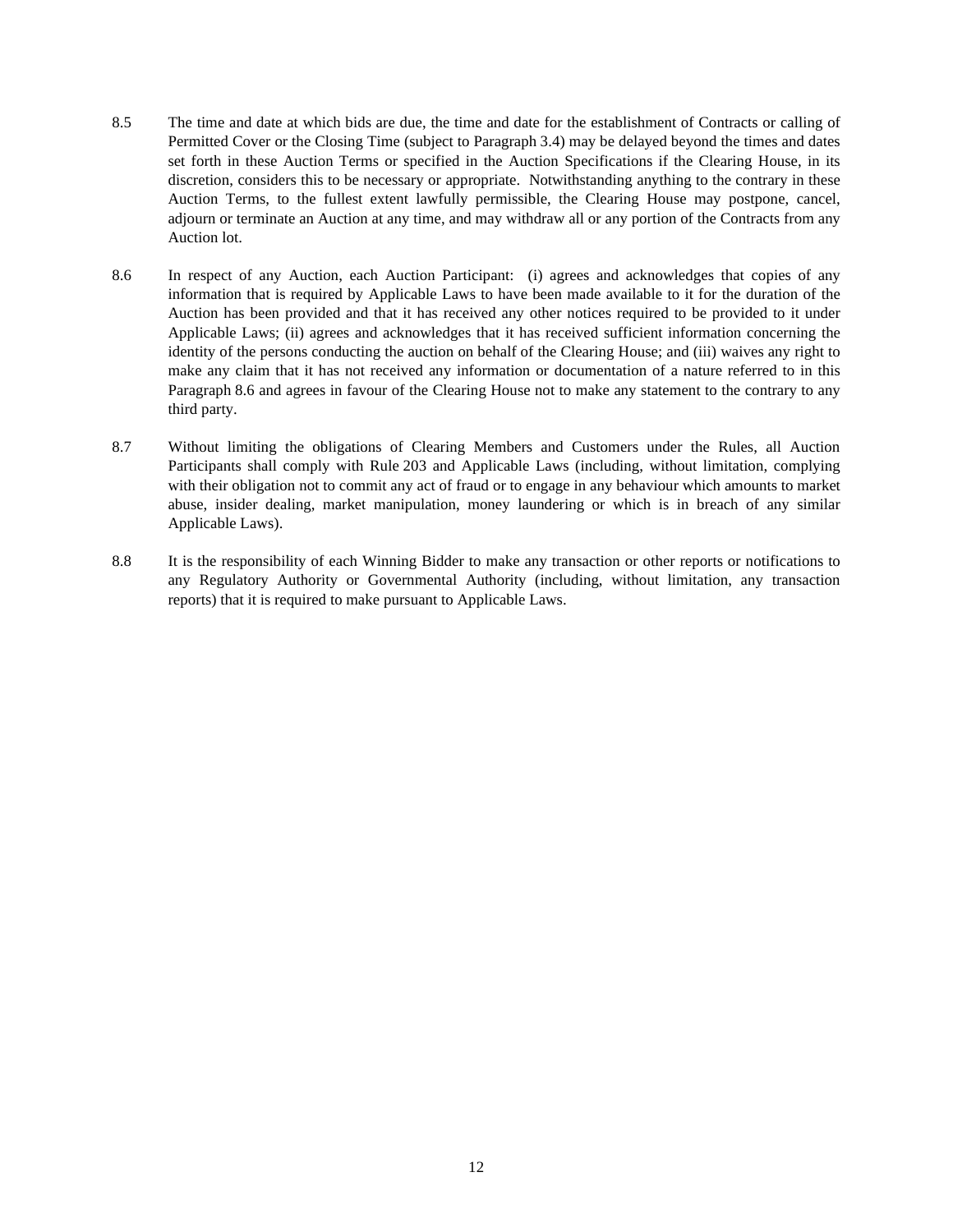#### **Annex A**

#### **ICE Clear Singapore Pte. Ltd.**

#### **Auction Specifications**

## **Lot [1]: [***general description of lot***] – [***Name of Defaulter***]**

ICE Clear Singapore Pte. Ltd. (the "**Clearing House**") is conducting an auction of certain open positions in contracts, presently held in respect of [*Name of Defaulter*], and in that connection ICE Clear Singapore Pte. Ltd. is requesting bids from Auction Participants for certain lots. This document constitutes Auction Specifications for purposes of the Clearing House's Auction Terms for Default Actions (the " **Auction Terms**"). The Auction Terms apply in full to this auction lot, save to the extent expressly modified in Paragraph 5.

## 1. Participation Criteria

## **[***State any conditions and criteria if there are to be any restrictions on the categories of Persons who may be Auction Participants***]**

If any Person which has been provided with these Auction Specifications is for any reason unable to meet a Minimum Bid Requirement applicable to him, he should contact the Clearing House immediately and refrain from bidding in the Auction unless otherwise directed by the Clearing House. The Clearing House may restrict any such Person's access to Auctions if it determines that a Person does not satisfy the specified participation criteria.

#### 2. Subject matter of the lot

#### The lot comprises [*details of Contracts*].

All Contracts will be transferred to the relevant Clearing Member at the Auction Clearing Price, for close of business on [*date*].

## 3. Bid Form

All bids for this lot must be submitted on the Bid Form in the schedule to this document by e-mail to [*email address*]. Any Bid Form which is illegible, spoiled or incomplete will be rejected and treated as void and invalid: see the Auction Terms for further information. Each Bid Form must specify the amount of consideration (in [*currency*]) that the bidder will pay the Clearing House or will be prepared to be paid by the Clearing House (as applicable) in consideration for the entry into of all the Contracts which are the subject matter of the lot.

All Bid Forms and any other communication relating to this Auction lot should be sent to: [*email address*].

4. Timing

[Further details of the Contracts included in this lot will be disclosed to all Auction Participants at [*time*] on [*date*] (the "**Starting Time**").]

The Closing Time (deadline for receipt of bids) is [*time*] on [*date*].

The winner of the lot will be notified of his winning bid by the Clearing House between [*times*].

A conference call will be open from [*times*] on [*date*], during which time Auction Participants will be notified by the Clearing House: (i) that the Winning Bidder has been notified of the fact that it has won; or (ii) that no bid falling between the reserve price and any maximum price has been submitted. Dial-in details are as follows: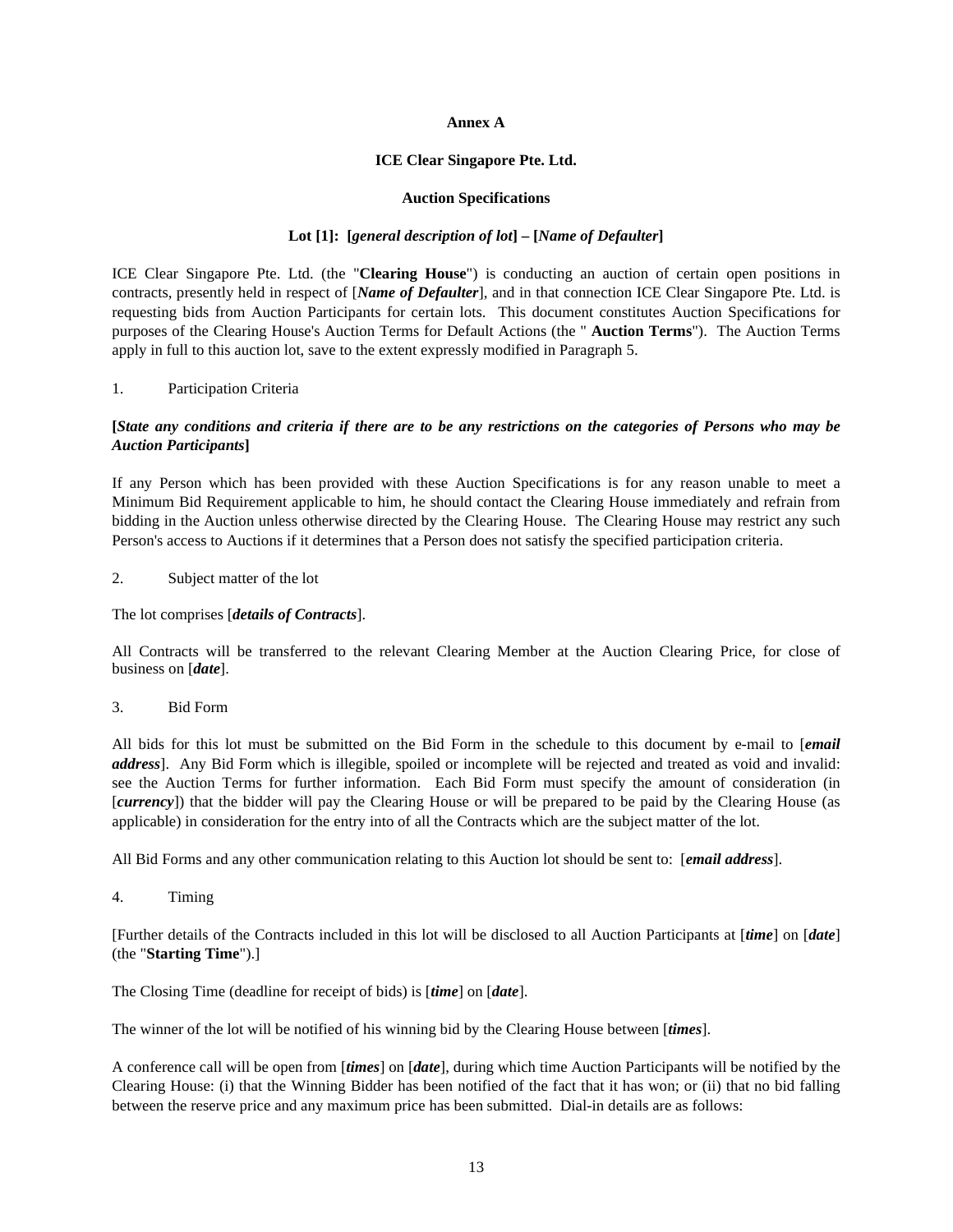# [*Call details***]**

The Clearing House will confirm whether each bid has been accepted by e-mail.

The winner of the Auction will become party to new Contracts immediately upon notification that it is the winner, pursuant to the Auction Terms.

5. [Minimum bid size]

[Bids may only be for lot sizes which are at least [*25%*] of [*the Contract size of a particular lot*]

6. [Currency]

[All bids to be made in the specified currency]

7. Modifications to Auction Terms

[*Specify any*] / [*None.*]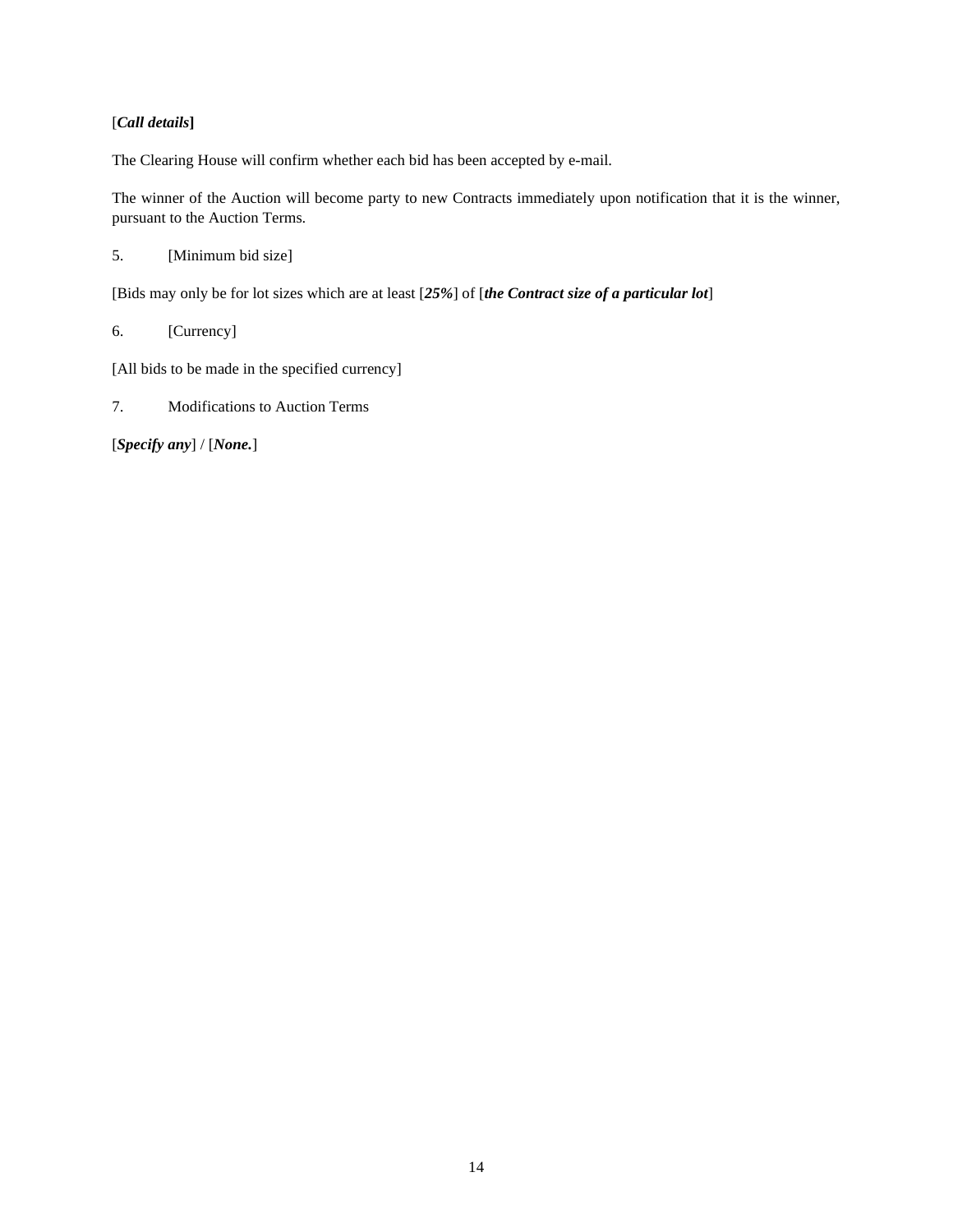## **BID FORM for Auction Lots related to [***Name of Defaulter***] made pursuant to the Auction Terms of ICE Clear Singapore and the relevant Auction Specifications**

[*Specify by inserting the amount and checking the appropriate box*]

| Clearing    | Auction Lot | Percentage                | <b>Cash Amount</b> | Member    | Clearing                | Desk (Hub) | Contact | Prop. Account or       | Customer name   |
|-------------|-------------|---------------------------|--------------------|-----------|-------------------------|------------|---------|------------------------|-----------------|
| Member name | Number      | of lot                    | (always a          | Pay or    | Participant             | Account    |         | Customer Account of    | (if applicable) |
|             |             |                           | positive number)   | Receive   | Number                  |            |         | <b>Clearing Member</b> |                 |
|             |             |                           | (SGD)              |           |                         |            |         |                        |                 |
|             |             | $\lceil\bullet\rceil\%$   |                    | [Pay]     | ſ۰                      |            | I۰      | ∫●                     |                 |
|             |             | $\lceil \bullet \rceil\%$ | í€.                | [Receive] | $\lceil \bullet \rceil$ |            |         | ſ۰                     |                 |
|             |             | $\lceil \bullet \rceil\%$ | ∫€.                | [Pay]     | $\lceil \bullet \rceil$ |            |         | ∫●                     |                 |
|             |             | $\lceil \bullet \rceil\%$ |                    | [Receive] | $\sqrt{•}$              |            | ∫●      | ſ۰                     |                 |
|             |             | $\lceil\bullet\rceil\%$   |                    | [Pay]     | $\lceil \bullet \rceil$ | ∣ ●        | ⊺●      | ∫●                     |                 |
| etc.        | etc.        | etc.                      | etc.               | etc.      | etc.                    | etc.       | etc.    | etc.                   |                 |

Signed by:  $\frac{1}{2}$  =  $\frac{1}{2}$  =  $\frac{1}{2}$  =  $\frac{1}{2}$  =  $\frac{1}{2}$  =  $\frac{1}{2}$  =  $\frac{1}{2}$  =  $\frac{1}{2}$  =  $\frac{1}{2}$  =  $\frac{1}{2}$  =  $\frac{1}{2}$  =  $\frac{1}{2}$  =  $\frac{1}{2}$  =  $\frac{1}{2}$  =  $\frac{1}{2}$  =  $\frac{1}{2}$  =  $\frac{1}{2}$  =  $\frac{1}{$ 

Authorised Signatory of Auction Participant

State full legal name of Auction Participant: \_\_\_\_\_\_\_\_\_\_\_\_\_\_\_\_\_\_\_\_\_\_\_\_\_\_\_\_\_\_\_\_\_\_